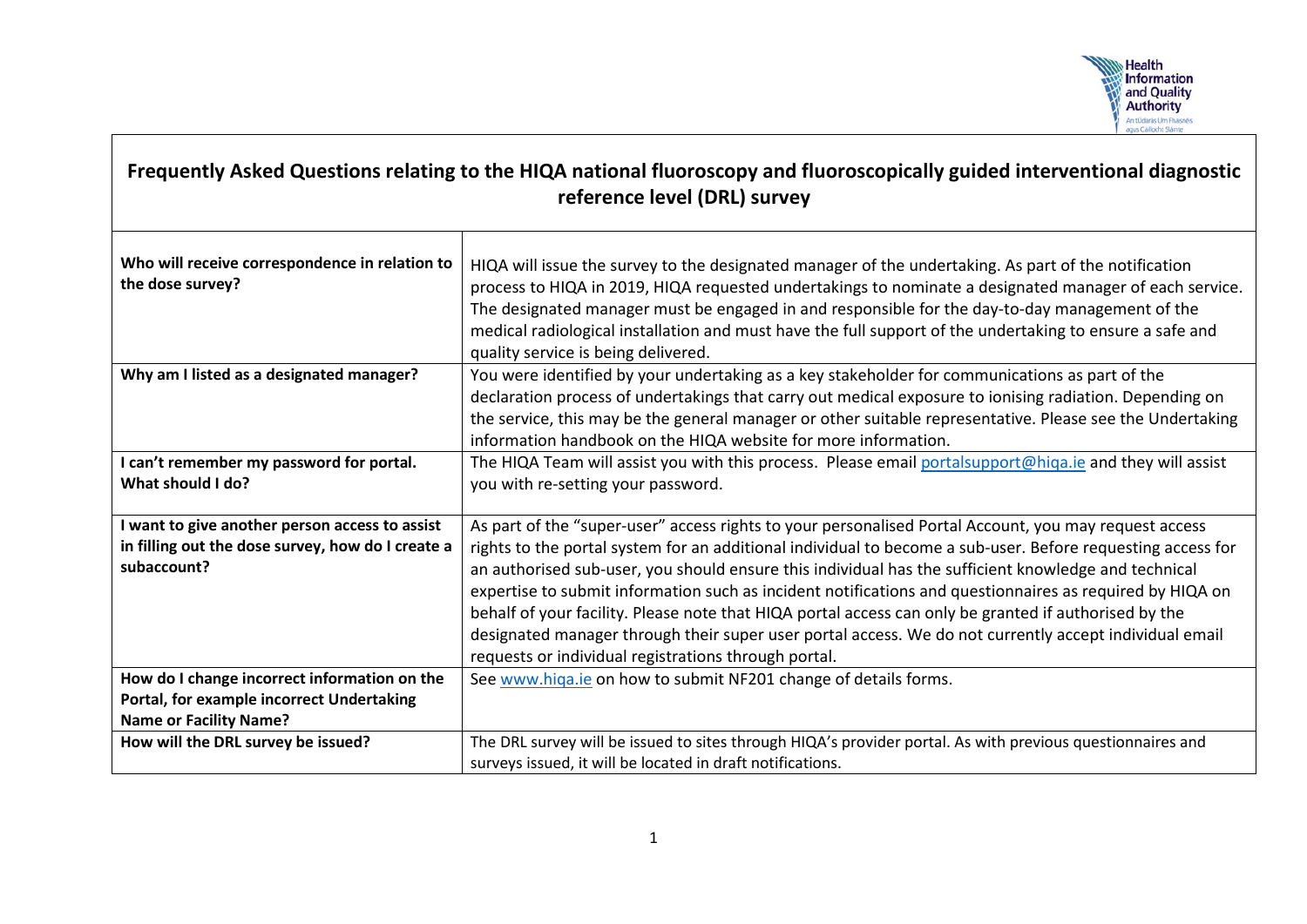

| I am having trouble logging into HIQA's          | If you have any trouble logging in to the Portal please email us at portalsupport@higa.ie. Likewise more                                                                                                                                                                                                                                                                                                                                                                                                                                                                                                                                                                                                                                                                                                                                                                                                                                    |
|--------------------------------------------------|---------------------------------------------------------------------------------------------------------------------------------------------------------------------------------------------------------------------------------------------------------------------------------------------------------------------------------------------------------------------------------------------------------------------------------------------------------------------------------------------------------------------------------------------------------------------------------------------------------------------------------------------------------------------------------------------------------------------------------------------------------------------------------------------------------------------------------------------------------------------------------------------------------------------------------------------|
| provider portal, what do I do?                   | information on how to use portal is available under 'advice for providers' tab at www.hiqa.ie.                                                                                                                                                                                                                                                                                                                                                                                                                                                                                                                                                                                                                                                                                                                                                                                                                                              |
| I cannot see the survey on portal - where is it? | To access your dose survey on portal, please go to www.hiqa.ie and select 'Login to Provider Portal'. Sign<br>in to your account using the username and password and you will find the survey available for completion<br>under 'Draft Notifications' tab in portal. You will have 35 days to complete the questionnaire and submit<br>to HIQA. If you are the designated manager of more than one site, on the top right hand where your<br>service or organizational service value (OSV) is located, you can click the arrow and access questionnaires<br>for all the services for which you are listed as designated manager and submit questionnaires for each<br>service.                                                                                                                                                                                                                                                              |
|                                                  | This screenshot shows where you will find the SAQ<br>on the portal.<br>ganisation: Mahon Dental Specialist (IR, OSV-0005844)<br><b>Information</b><br>and Quality<br><b>Authority</b><br>agua Calibohe Siama<br>Safer Better Care<br><b>Draft Notifications</b><br>Justin Timberlake<br>Current Organisation: Mahon Dental Specialist (IR, OSV-0005844<br>骨 Home<br>$10$ $\vee$<br>$\alpha$<br>My Account<br>Reference<br>Submitted B<br><b>Status</b><br>bi aupini<br>Submit Notification<br><b>NOT-019340</b><br>Draft<br><b>RI 042</b><br><b>Draft Notifications</b><br>Next<br>Showing 1 to 1 of 1 entries<br>Notification History<br>Notifications awaiting<br>Prescribed Docs<br>Change Password<br>Manage Sub Accounts<br><b>HGA (c) 2015</b><br>Health<br>To access the SAQ, just double click on the<br><b>Information</b><br>and Quality<br>notification shown above by the red arrow.<br><b>Authority</b><br>An tOdarás Um Phase |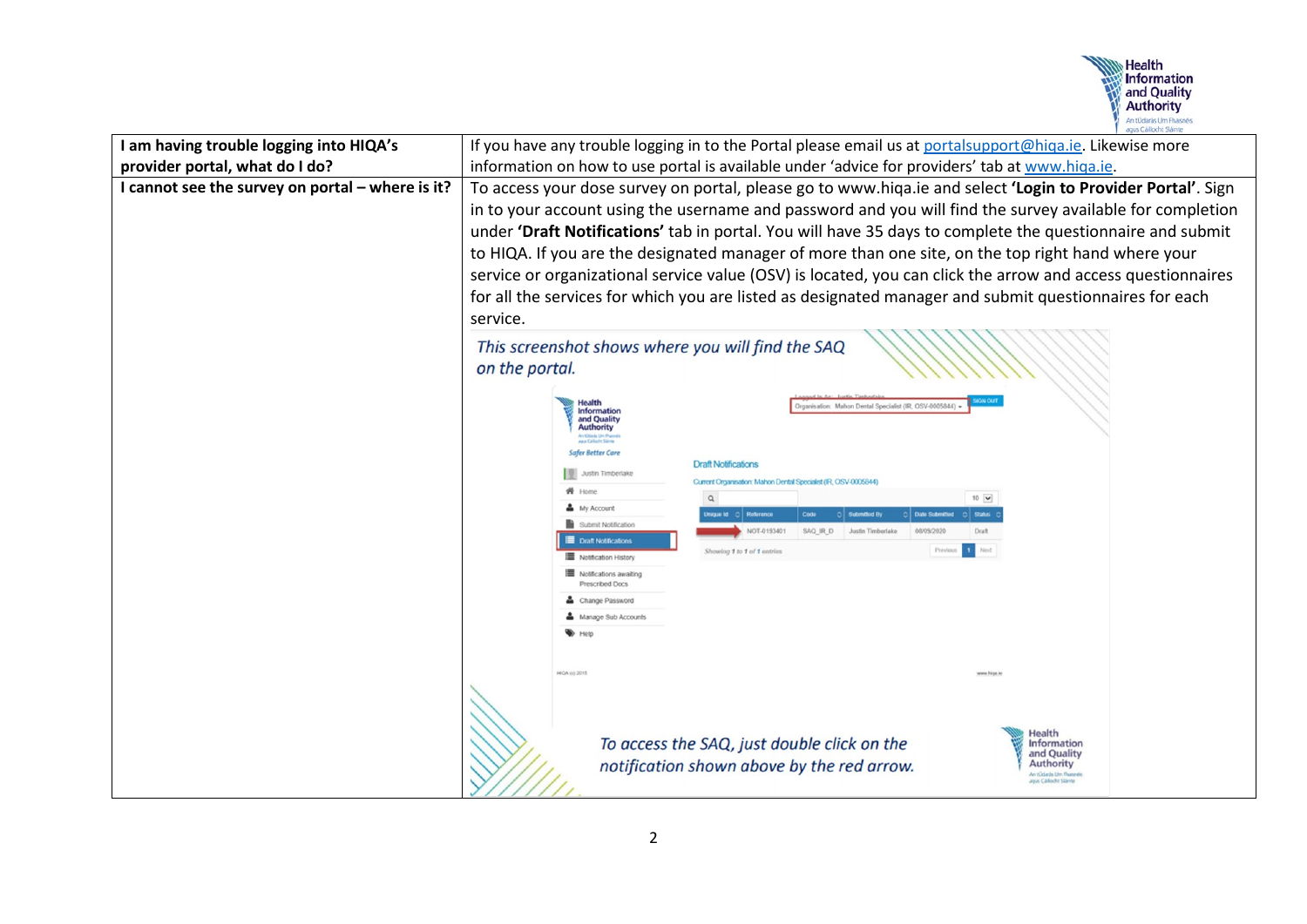

| The designated manager has changed, how do      | Undertakings should submit a Change of designated manager notification form to HIQA as soon as possible to        |  |
|-------------------------------------------------|-------------------------------------------------------------------------------------------------------------------|--|
| I get portal access for a new designated        | ensure that the contact details we have for each site are up to date. Undertakings can submit notification forms  |  |
| manager?                                        | through portal or softcopy of each notification form are also available on the website also.                      |  |
| I submitted incorrect data or forgot to submit  | Submit the correct information via email to radiationprotection@higa.ie and data will be included in your         |  |
| relevant data - what do I do?                   | survey                                                                                                            |  |
| <b>Survey Timelines</b>                         |                                                                                                                   |  |
| When will the diagnostic reference level (DRL)  | HIQA intends to issue the DRL survey to sites in Q3-Q4 of 2021. Designated managers will receive an email         |  |
| survey be issued?                               | letting them know when the survey is available to complete.                                                       |  |
| How long will I have to complete and submit     | Once issued the survey will be available for 35 days or 5 calendar weeks from the date of issue.                  |  |
| the survey?                                     |                                                                                                                   |  |
| <b>Establishing Local Facility DRLs</b>         |                                                                                                                   |  |
| What procedure types are including in this      | This dose survey is focusing on fluoroscopy and fluoroscopically guided interventions (FGI). The dose survey will |  |
| dose survey?                                    | ask for information about all procedures that are conducted using fluoroscopy. Examples of fluoroscopy or         |  |
|                                                 | fluoroscopically guided interventions are procedures that use a c-arm in theatre or in a screening room,          |  |
|                                                 | interventional radiology procedures and cardiac procedures that use fluoroscopy such as in a cardiac              |  |
|                                                 | cauterization laboratory or a pacemaker insertion in theatre.                                                     |  |
| Our site has not established local DRLs for     | HIQA has issued guidance on how to establish DRLs which is available at www.higa.ie. You should provide data      |  |
| some of these procedures, what should I do?     | for every procedure that is carried out at your facility.                                                         |  |
| We only conduct a small number of some of       | In cases where only a small number of procedures are completed annually, representative patient doses can         |  |
| the procedures listed. Do I still provide data? | still be submitted and the associated procedure number information will indicate this. Alternately, patient dose  |  |
|                                                 | data from multiple years can be used to establish statistically robust local facility DRLs if necessary.          |  |
| <b>Patient Dose Quantities</b>                  |                                                                                                                   |  |
| What dose metric or quantity should I use       | Please note local facility DRLs will be required in the dose quantity kerma area product (KAP), also              |  |
| when imputing data?                             | known as dose area product (DAP).                                                                                 |  |
| What dose unit should I use when imputing       | Local facility DRL KAP information will be required in the units that national DRLs are currently                 |  |
| data?                                           | published in, for example adult fluoroscopy and fluoroscopically guided intervention patient doses                |  |
|                                                 | should be provided in gray centimetre squared (Gy.cm <sup>2</sup> ) and paediatric fluoroscopy and                |  |
|                                                 | fluoroscopically guided intervention patient doses should be provided in milli-gray centimetre squared            |  |
|                                                 | $(mGy.cm2)$ .                                                                                                     |  |
|                                                 |                                                                                                                   |  |
|                                                 |                                                                                                                   |  |